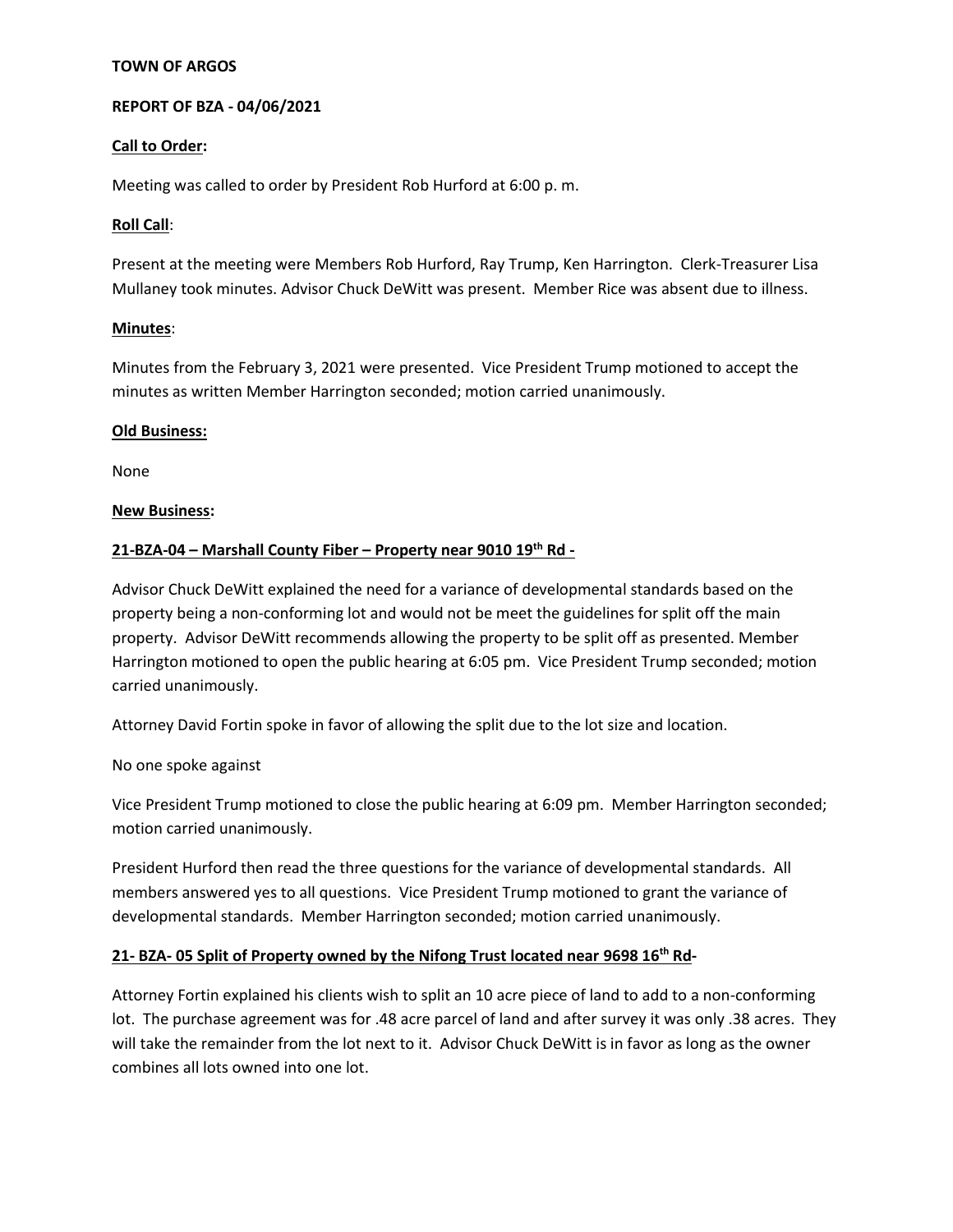Vice President Trump motioned to open the public hearing. Member Harrington seconded. Hearing opened at 6:15 pm.

Resident Mark Owen who is purchasing the property spoke in favor and agreed to combine lots into one. A letter from one of the family members of the Nifong Trust that owns the property is in favor.

No one spoke against.

Vice President Trump motioned to close the public hearing. Member Harrington seconded; motion carried unanimously. Public hearing closed at 6:22 pm.

All three questions were asked of the members they all responded "yes" to all questions.

President Hurford made a motion to grant the variance with the stipulation all lots combine into one parcel.

## **21-BZA-06 Jon and Jackie Alcorn-**

This is a request for variance of developmental standards. They would like to build a 30' x 30' garage two story and request a variance in height. They would like the garage to be 28' instead of the limited 25' in the 2015 Land Use Book. Advisor Chuck DeWitt is against this variance. He believes the builder could structure the roof in a manner that would comply with the height of 25'.

Vice President Ray Trump motioned to open the public hearing at 6:27 pm. Member Harrington seconded; motion carried unanimously.

Jackie Alcorn spoke in favor of the variance stating it would not be taller than her house. President Hurford and Advisor Chuck Dewitt gave recommendations for their builder.

No one spoke against.

Member Harrington motioned to close the public hearing at 6:35 pm. Vice President Trump seconded; motion carried unanimously.

President Hurford explained if they ask the questions, and anyone votes "no" then she has the right to withdraw her request. Mrs. Alcorn requested to withdraw her application. Until she consults with her builder.

## **21-BZA-07- Jon & Jackie Alcorn Variance of Use-**

Advisor Chuck DeWitt explained that Jackie Alcorn would like a variance to run a home-based business from her garage. No traffic just shipping. Advisor DeWitt is for allowing this home-based business.

Vice President Trump motioned to open the public hearing at 6:44pm. Member Harrington seconded; motion carried unanimously.

Jackie Alcorn spoke in favor of the variance. A letter from neighbor Nancy Hoffer was read in favor of allowing the variance.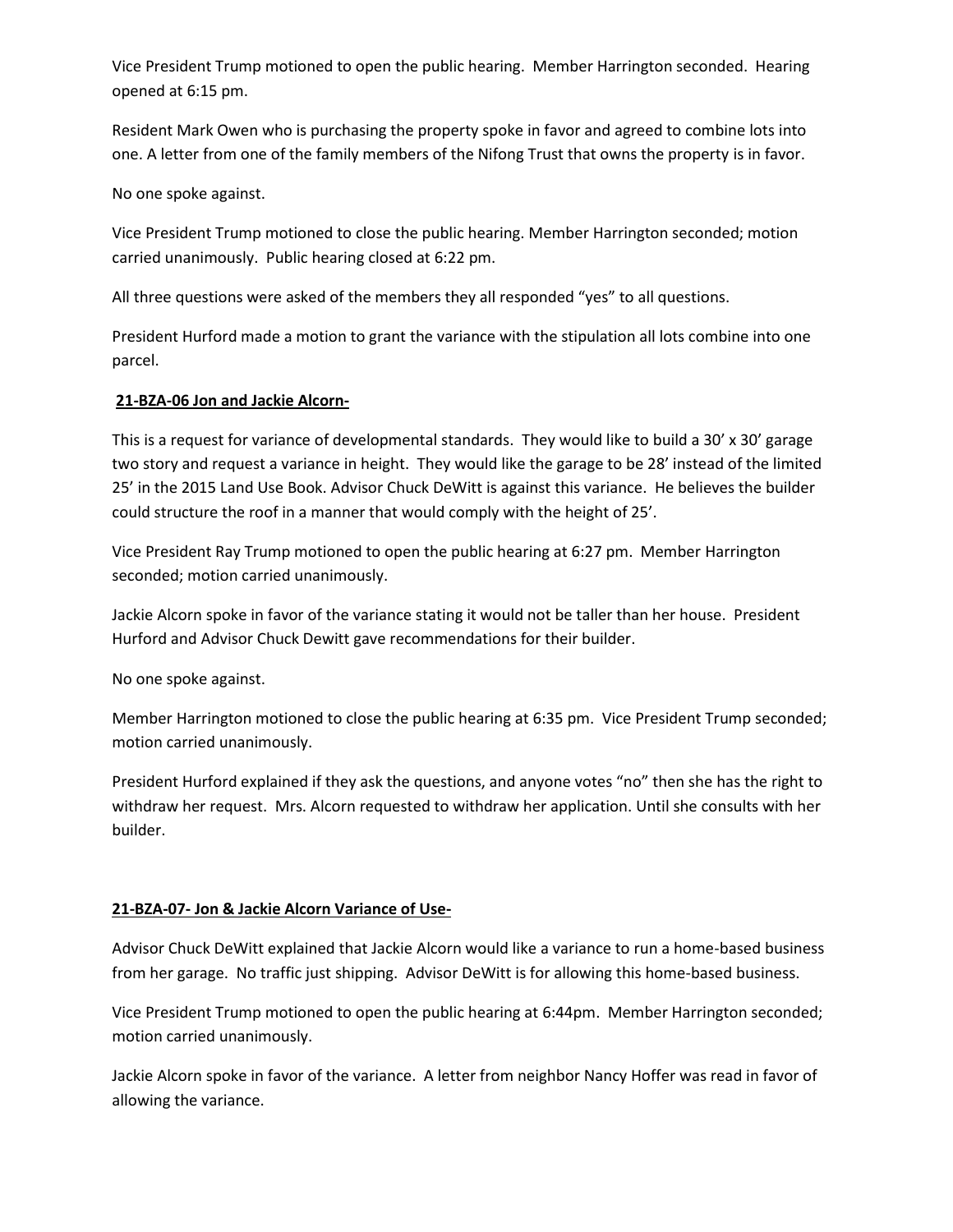No one spoke against.

Vice President Trump motioned to close the public hearing at 6:45 pm. Member Harrington seconded; motion carried unanimously.

President Hurford then read the five questions for Variance of Use. All members stated "yes" to all questions.

Vice President Trump motioned to allow the Variance of Use for home based business for Jackie Alcorn. Member Harrington seconded; motion carried unanimously.

## **21-BZA -08 – Variance of Developmental Standards for 222 N. Michigan St. fence in the front yard due to corner lot** –

Advisor Chuck Dewitt explained the need for a fence for the back yard. He felt the fence would not hinder any sight lines. He was in favor of the fence.

Vice President Trump motioned to open the public hearing at 6:47 pm. Member Harrington seconded; motion carried unanimously.

Resident Nicole Sharkey presented a map of her property and explained her need to make a play area for her daughter.

Residence Chuck and Jennifer Calhoun also spoke in favor of her having her fence.

No one spoke against.

Vice President Trump motioned to close the public hearing at 6:55 pm. Member Harrington seconded; motion carried unanimously.

President Hurford then read the three questions for the Variance of Use. All members answered "yes" to all questions.

Vice President Trump motioned to approve the Variance of Use for fence on the front yard of a corner lot with the stipulation the fence facing Church St cannot be more than 6' in height. Member Harrington seconded; motion carried unanimously.

With no more business brought before the board Vice President Trump motioned to adjourn the meeting at 7:03 pm. Member Harrington seconded; motion carried unanimously.